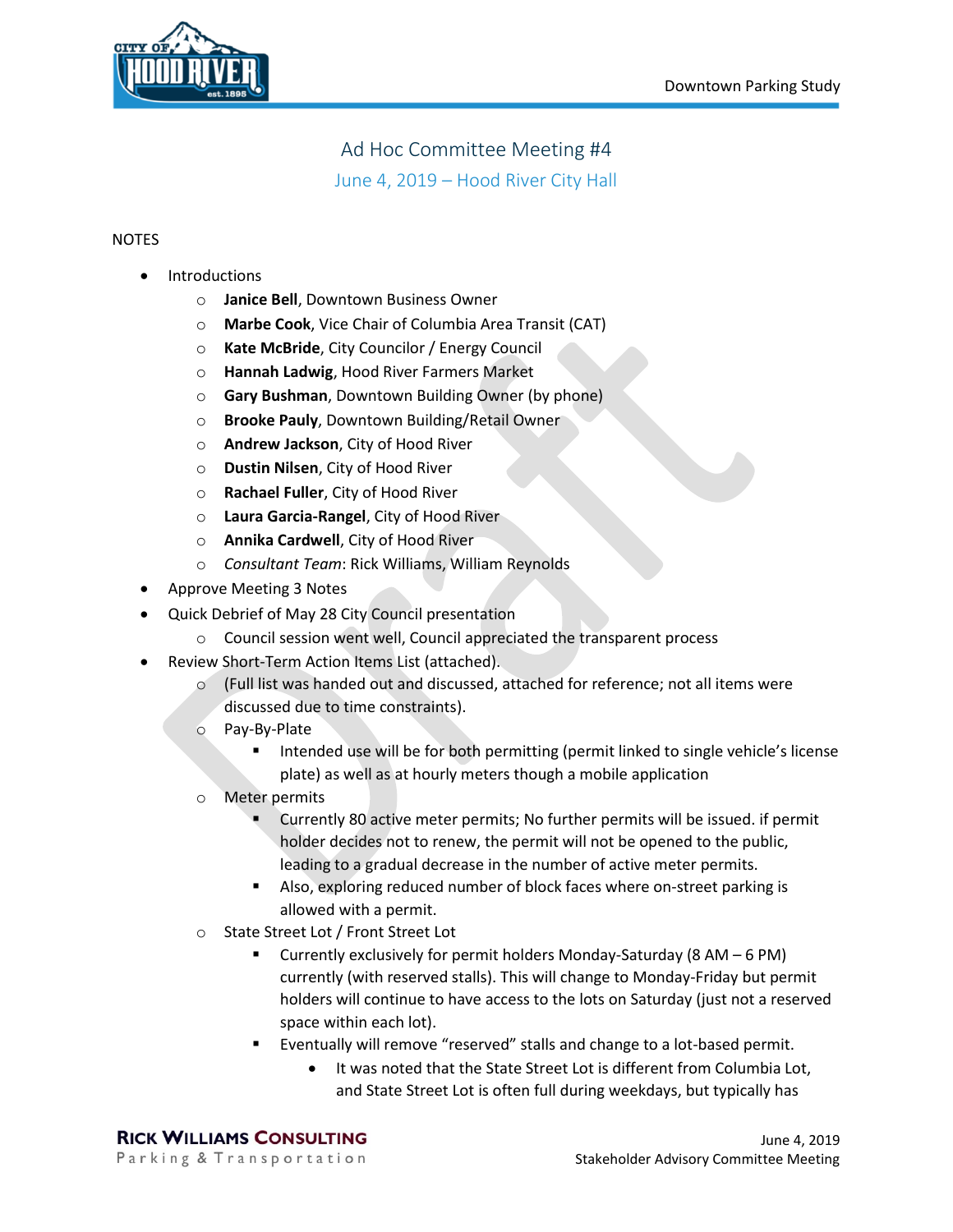

empty stalls on weekends. The number of permits sold will therefore need to be monitored closely (likely not as much oversell as other lots).

- 
- Front: 21 stalls State: 28 stalls
- o Meters/Pay Stations
	- Considering options to change from single meters to pay stations/pay-by-plate.
- Review Barriers to Downtown Residential Development (White Paper #4)
	- o Economic Barriers
		- Other issues that increase costs of developing in Downtown:
			- Utilities
			- Construction constraints
		- Consider as part of the process: reduce the number of parking required for residential?
			- Note that short-term rental permits require 0.5 stalls per bedroom
	- o City Policy and Zoning Constraints
		- Policies need to consider that an oversaturation of exclusive-use residential units may not be a desired outcome.
		- Error (Corrected in updated PPT)—Residential unit height restriction: 35' (Commercial + Residential: 45')
		- Code needs to be cleaned up for consistency between residential requirements and fee-in-lieu calculations
	- o Downtown Livability Barriers
		- Also consider principles to activate the street at all time; residential building (without ground floor retail) typically do not contribute much activity to the street.
- Discussion June Public Outreach
	- o Open House: **Tuesday, July 9 @ 6:00 pm** (Location TBD)
		- Advertise in Gorge Current
	- o Online Survey: To be released **Monday, June 10**. Open through *at least* **Friday, July 12.**
		- Open House Date/Location to be added to intro (when confirmed).
		- Add: Years in Business for Owners/Operators
		- Clarify: Include *yourself* in employee counts (when applicable)
		- Modify: Remove request for address (change to cross street only)
		- Clarify: Change "pay-by-phone" to "pay-by-mobile-application" and note that this is not currently available but under consideration.
		- Modify: Add "typically" to question regarding difficulty of finding parking.
		- Add: "Convenience Store" as an option for Downtown amenity.
- Fee-in-Lieu Preliminary Discussion (White Paper #5)
	- o (Out of time, discussion tabled)
- Next Meeting: Tuesday, July 2<sup>nd</sup> @ 5:30 pm
- Adjourn